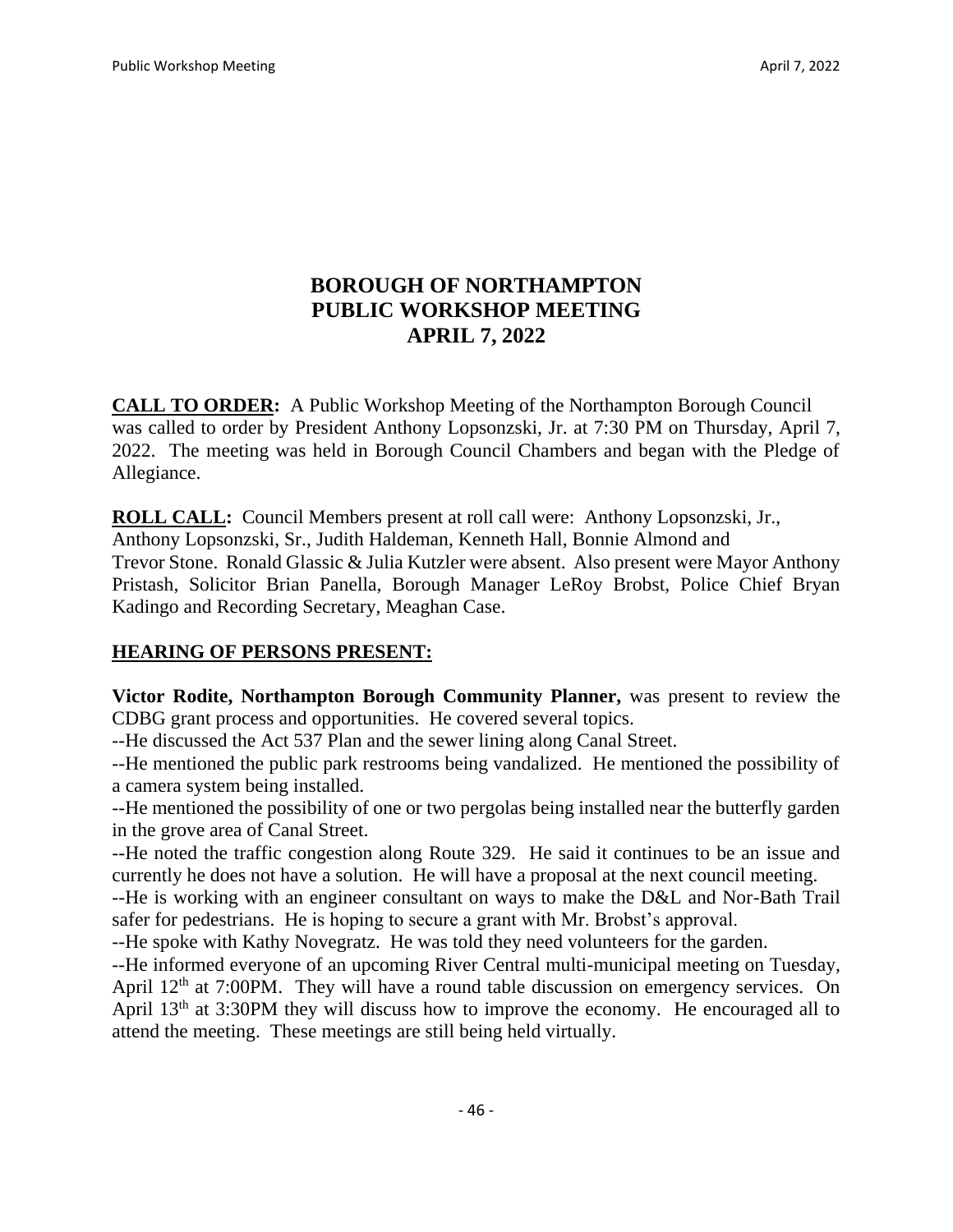## **ORDINANCE NO. 1221**:

## **TITLE: AN ORDINANCE OF THE BOROUGH OF NORTHAMPTON, COUNTY OF NORTHAMPTON, COMMONWEALTH OF PENNSYLVANIA, TO REGULATE SHORT TERM RENTAL UNITS WITHIN THE BOROUGH AND ESTABLISH PENALTIES AND VIOLATIONS.**

Ordinance No. 1221 establishes guidelines for the creation, inspection and regulating short term rental units. This will be effective January 1, 2023.

| Introduced By: | Judith Haldeman      |
|----------------|----------------------|
| Seconded By:   | <b>Bonnie Almond</b> |

Unanimously carried to approve Ordinance No. 1221 as written.

### **OPENING OF BIDS FOR ROAD MATERIALS:**

Sealed bids for road materials will be opened at this time.

**Motion:** A motion was made by Kenneth Hall, duly seconded by Trevor Stone and unanimously carried to close the bids for road materials.

**Motion:** A motion was made by Trevor Stone, duly seconded by Anthony Lopsonzski, Sr. and unanimously carried to award the contract to the lowest responsible bidder pending review and approval by the borough engineer and solicitor.

### **CONSIDER REQUEST TO ATTEND A PUBLIC HEALTH TRAINING PROGRAM:**

Health Officer Ted Veresink plans to attend a public health training program on April 25-28, 2022. However, this would be shared with the Borough of Wilson, so the cost to the Borough would be \$125. The training program is important to maintain his technical competence as a public health officer.

**Motion:** A motion was made by Trevor Stone, duly seconded by Anthony Lopsonzski, Sr. and unanimously carried to grant permission for Health Officer Ted Veresink to attend a public health training program on April 25-28, 2022 at a cost of \$125.

## **CONSIDER APPROVAL FOR 15-MINUTE PARKING ZONES:**

In the past, we had granted four 15-minute parking spaces in the municipal lot directly in front of Affordable Pet Center. Over time, these parking signs have suffered a number of mishaps. The chief is proposing to re-establish four 15-minute parking areas and protect them with parking blocks to prevent any damage.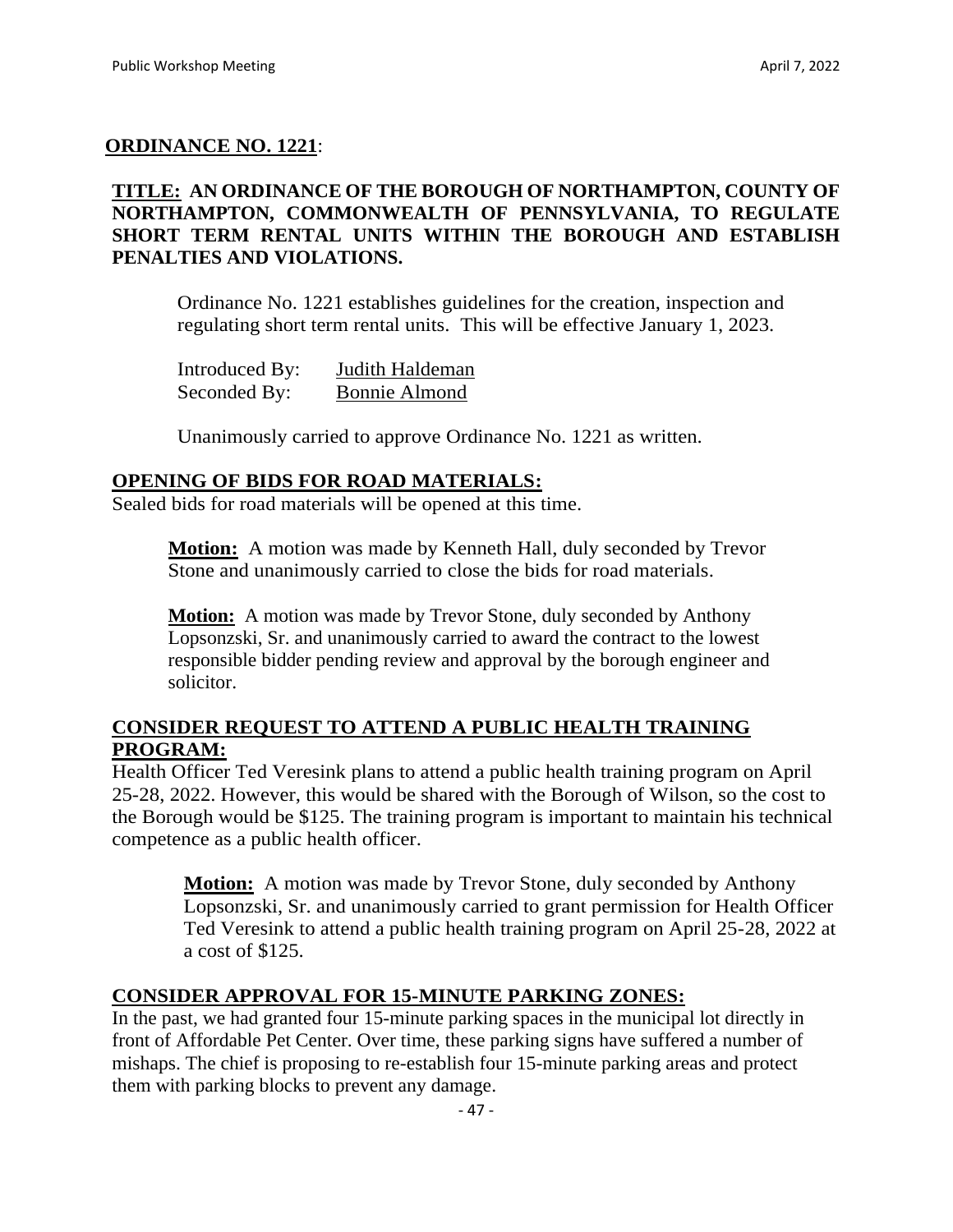**Motion:** A motion was made by Bonnie Almond, duly seconded by Judy Haldeman and unanimously carried to grant permission to Chief Kadingo to re-establish four 15 minute parking areas and protect them with parking blocks to prevent any damage in the municipal lot directly in front of Affordable Pet Center

#### **CONSIDER REQUEST TO ATTEND INSTRUCTOR COURSE:**

Chief Kadingo is requesting permission to have Officers Erik Schaffer and Geoffrey Perry attend a one- day "Less Lethal Munitions Instructor Course." This course is scheduled for June 13, 2022 and will be held at the Lehigh Township Police Station. The cost of instruction is \$275 per officer.

**Motion:** A motion was made by Bonnie Almond, duly seconded by Kenneth Hall and unanimously carried to grant permission to Officers Erik Schaffer and Geoffrey Perry to attend a one- day "Less Lethal Munitions Instructor Course" on June 13, 2022 at the Lehigh Township Police Station.

#### **CONSIDER APPROVAL OF DELEGATES TO PSAB CONFERENCE:**

Every community that attends the Pennsylvania State Association of Boroughs (PSAB) annual conference must elect a voting delegate as well as an alternate voting delegate. Mayor Pristash is willing to serve as the voting delegate and President Lopsonzski has offered his service as the alternate delegate.

**Motion:** A motion was made by Anthony Lopsonzski, Sr., duly seconded Trevor Stone and unanimously carried to have Mayor Pristash serve as the voting delegate and President Lopsonzski to serve as the alternate delegate for the Pennsylvania State Association of Boroughs (PSAB) annual conference.

#### **APPROVAL TO HIRE PUBLIC WORKS MECHANIC:**

Following interviews with the public works and sewer committee, Aaron Bortz is recommended for hiring as the Borough mechanic contingent on a physical, drug and alcohol test and background check.

**Motion:** A motion was made by Kenneth Hall, duly seconded by Anthony Lopsonzski, Sr. and unanimously carried to hire Aaron Bortz as the Borough mechanic contingent on a physical, drug and alcohol test and background check.

#### **CONSIDER REQUEST OF NORTHAMPTON FIRE POLICE:**

The fire police are requesting permission to serve during the Borough Egg Hunt on April 9, 2022, the shredding event sponsored by Representative Zach Mako on April 30, 2022, and events as needed at the Northampton Memorial Community Center.

**Motion:** A motion was made by Trevor Stone, duly seconded by Judith Haldeman and unanimously carried to grant permission to the fire police to serve during the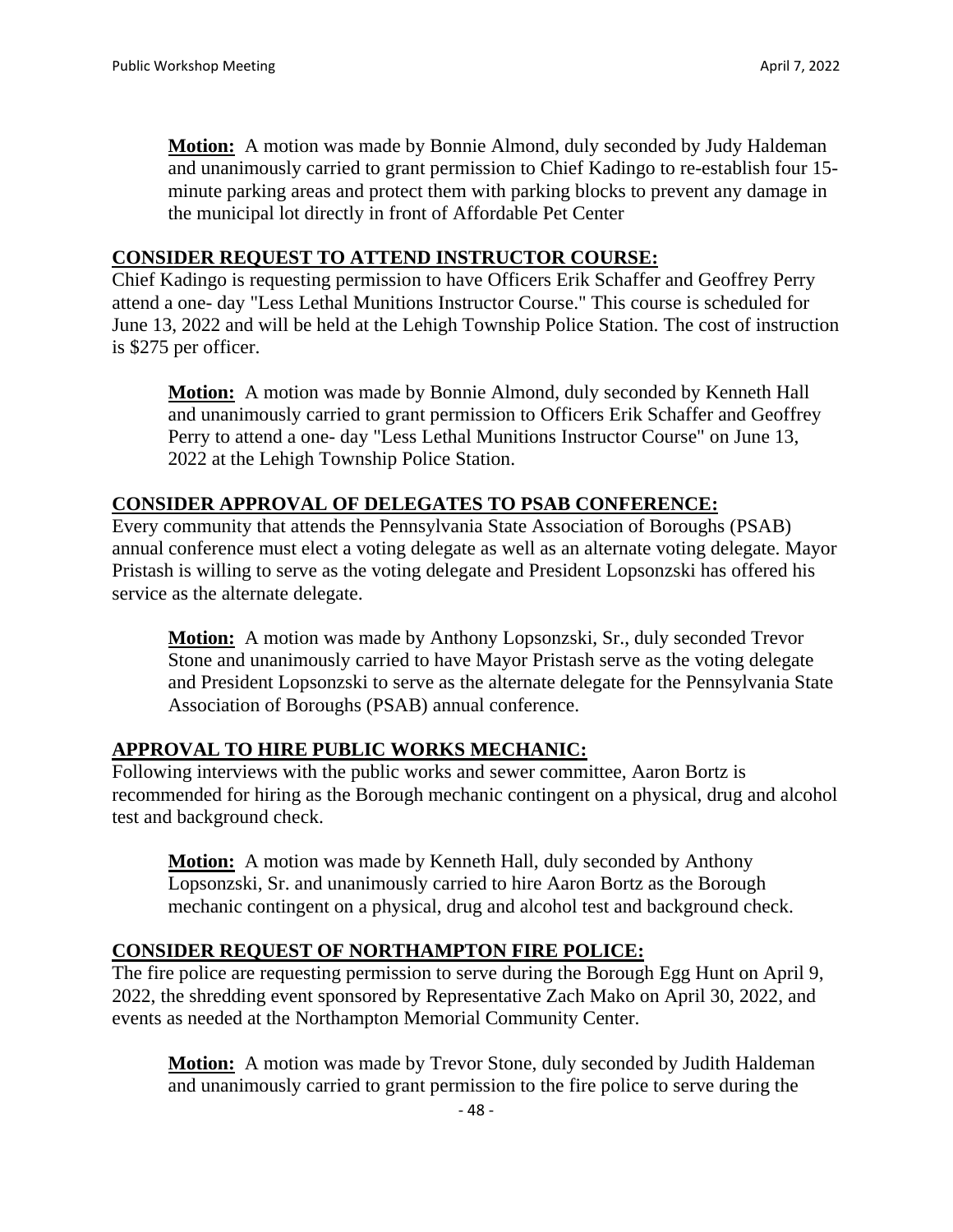Borough Egg Hunt on April 9, 2022, the shredding event sponsored by Representative Zach Mako on April 30, 2022, and events as needed at the Northampton Memorial Community Center.

#### **CONSIDER REQUEST OF BECKY'S DRIVE-IN:**

We have received a request from Becky's Drive-In to use our portable band trailer on Sunday, October 2, 2022, to benefit Dream Come True of the Blue Ridge Chapter. Since the onset of this event, they have raised over \$384,000. As usual, they will need to pay a delivery and removal fee and provide a Certificate of Insurance naming the Borough as additionally insured.

**Motion:** A motion was made by Bonnie Almond, duly seconded by Kenneth Hall and unanimously carried to grant permission to Becky's Drive-In to use our portable band trailer on Sunday, October 2, 2022, to benefit Dream Come True of the Blue Ridge Chapter. The rental fee will be waived, however, they will need to pay a delivery and removal fee and provide a Certificate of Insurance naming the Borough as additionally insured.

Anthony Lopsonzski, Sr. asked if they need a portable restroom. Mr. Brobst said they do not need a portable restroom.

### **CONSIDER REQUEST OF VERA CRUZ COMMUNITY ASSOCIATION:**

We have received a request from the Vera Cruz Community Association to use our portable band trailer for their 71<sup>st</sup> Annual Home Coming event scheduled for Sunday, August 21, 2022. The event will take place in Mystic Chain Park in Emmaus. As a 501(c)3 organization, the rental fee would be waived.

However, they would have to pay for delivery and removal. They will also need to provide a Certificate of Insurance naming the Borough as additionally insured.

**Motion:** A motion was made by Trevor Stone, duly seconded by Judith Haldeman and unanimously carried to grant permission to Vera Cruz Community Association to use our portable band trailer for their 71<sup>st</sup> Annual Home Coming event scheduled for Sunday, August 21, 2022. The event will take place in Mystic Chain Park in Emmaus. The rental fee will be waived, however, they will need to pay a delivery and removal fee and provide a Certificate of Insurance naming the Borough as additionally insured.

Anthony Lopsonzski, Sr. asked if they need a portable restroom. Mr. Brobst said they do not need a portable restroom.

## **CONSIDER REQUEST OF NAZARETH AREA CHAMBER OF COMMERCE:**

We have received a request from the Nazareth Area Chamber of Commerce to use our portable band trailer on Saturday, June 18, 2022, for their Food Truck Festival. They would be required to pay a delivery and removal fee, as well as provide a Certificate of Insurance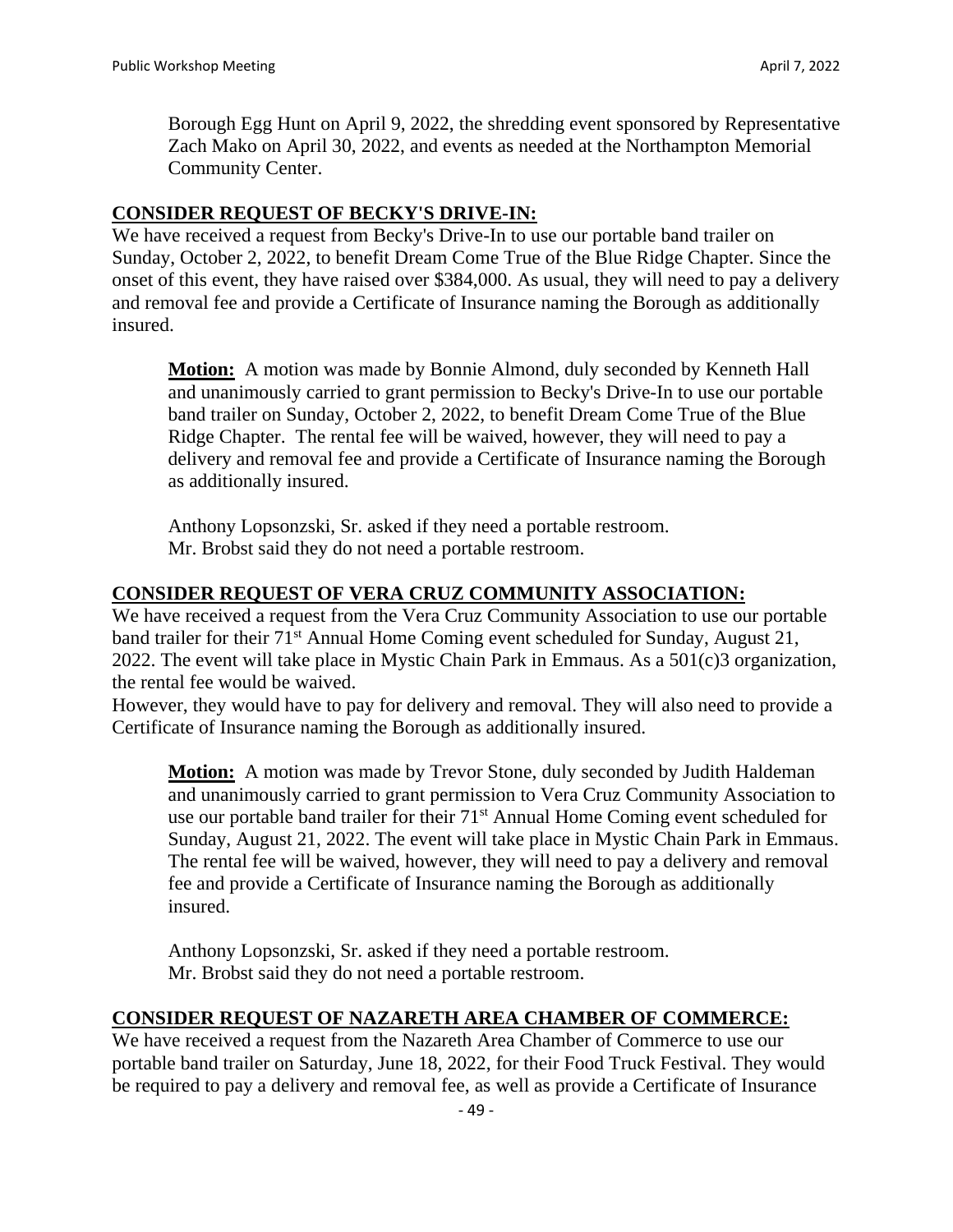naming the Borough as additionally insured.

**Motion:** A motion was made by Kenneth Hall, duly seconded by Trevor Stone and unanimously carried to grant permission to the Nazareth Area Chamber of Commerce to use our portable band trailer on Saturday, June 18, 2022, for their Food Truck Festival. The rental fee will be waived, however, they will need to pay a delivery and removal fee and provide a Certificate of Insurance naming the Borough as additionally insured.

Anthony Lopsonzski, Sr. asked if they need a portable restroom. Mr. Brobst said they do not need a portable restroom.

### **CONSIDER REQUEST OF GREATER BATH AREA CHAMBER OF COMMERCE:**

We have received a request from the Greater Bath Area Chamber of Commerce to use our portable band trailer on Saturday, August 20, 2022, for their  $5<sup>th</sup>$  Annual Spuds & Suds Festival. They would be required to pay a delivery and removal fee, as well as provide a Certificate of Insurance naming the Borough as additionally insured.

**Motion:** A motion was made by Trevor Stone, duly seconded by Bonnie Almond and unanimously carried to grant permission to the Greater Bath Area Chamber of Commerce to use our portable band trailer on Saturday, August 20, 2022, for their  $5<sup>th</sup>$ Annual Spuds & Suds Festival. The rental fee will be waived, however, they will need to pay a delivery and removal fee and provide a Certificate of Insurance naming the Borough as additionally insured.

Anthony Lopsonzski, Sr. asked if they need a portable restroom. Mr. Brobst said they do not need a portable restroom.

## **CONSIDER REQUEST OF NAZARETH AREA CHAMBER OF COMMERCE:**

We have received a request from the Nazareth Area Chamber of Commerce requesting the use of our portable band trailer on Saturday, October 15, 2022, in conjunction with the Nazareth Fall Festival and Nazareth Halloween Parade. They will be required to pay a delivery and removal fee, as well as provide a Certificate of Insurance naming the Borough as additionally insured.

**Motion:** A motion was made by Kenneth Hall, duly seconded by Bonnie Almond and unanimously carried to grant permission to the Nazareth Area Chamber of Commerce to use our portable band trailer on Saturday, October 15, 2022, in conjunction with the Nazareth Fall Festival and Nazareth Halloween Parade. The rental fee will be waived, however, they will need to pay a delivery and removal fee and provide a Certificate of Insurance naming the Borough as additionally insured.

Anthony Lopsonzski, Sr. asked if they need a portable restroom. Mr. Brobst said they do not need a portable restroom.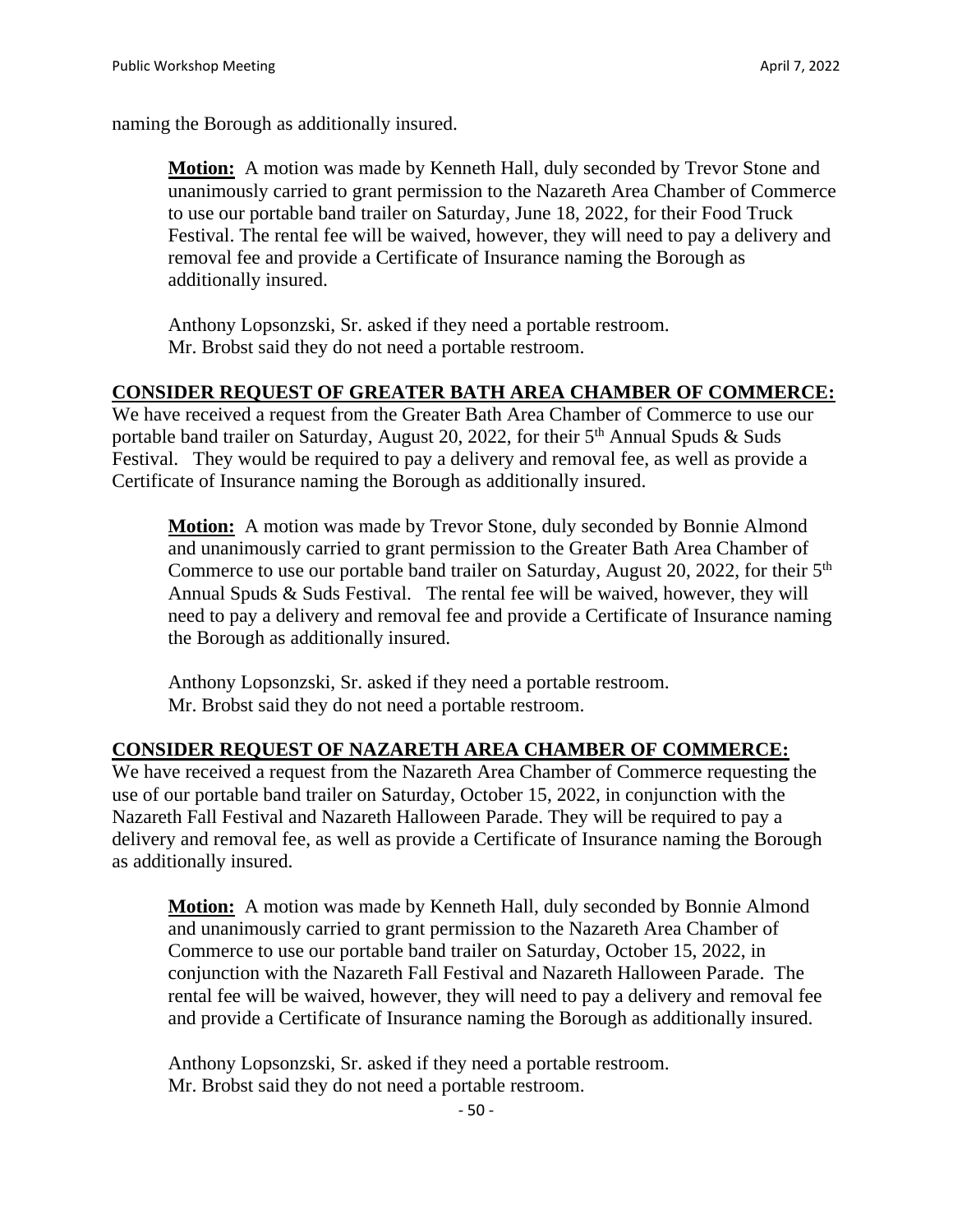## **CONSIDER REQUEST OF NEW JOURNEY COMMUNITY CHURCH:**

We have received a request from New Journey Community Church requesting the use of Municipal Park pavilions "A" & "B" on Easter Sunday. They have also requested that any and all fees be waived.

**Motion:** A motion was made by Trevor Stone, duly seconded by Bonnie Almond and unanimously carried to grant permission New Journey Community Church to use Municipal Park pavilions "A" & "B" on Easter Sunday, with any and all fees being waived.

# **REPORT FROM COMMITTEES:**

**Administration and Finance:** Councilman Hall reported that on Thursday, March 31, 2022, Mr. Brobst completed the filing of the AGE-385 report. This used to be a much less complicated process but with the advent and mandate of online filing, it was a task he is glad he only has to do once a year.

--On Tuesday, April 5, 2022, Mr. Brobst will be attending a Council of Governments (COG) meeting sponsored by Superintendent Joseph Kovalchik of the Northampton Area School District. Mayor Pristash and Chief Kadingo have also been invited.

--During the week of April 4, 2022, the interest and penalty billing will be applied to all unpaid garbage bills. As of the close of business on Thursday, March 31, 2022, we have received \$1,099,072.83 in garbage fee payments.

**Building, Land and Recreation:** Councilwoman Haldeman reported that on Monday, March 28, 2022, a meeting was held with Michael Baker International's Chris Stanford, Amanda Ruth, Lori Metz, Mayor Pristash, Councilwoman Haldeman, Victor Rodite and Mr. Brobst. They met to discuss the projects that will be completed along the Canal Street Park corridor. Another meeting is scheduled for Monday, April 11, 2022, at which time more formative items will be available to report.

--Mr. Brobst will be speaking with Bryan Cope, superintendent of Northampton County Division of Parks and Recreation, regarding connecting the area of the McKeever Lane cul-de-sac with the Nor-Bath Trail. Mayor Pristash has volunteered to meet with one of the property owners in the area to arrange an easement.

--Mr. Brobst took pleasure in watching the municipal park ballfield being groomed for the upcoming season. It took him back to a time when he was the one doing it. --Just a reminder-we will need Council's assistance on Wednesday, April 6, 2022, to prepare the eggs for the egg hunt, as well as continued assistance on Saturday, April 9, 2022, at approximately 10 AM in the Municipal Park, to set up for the Easter Egg Hunt.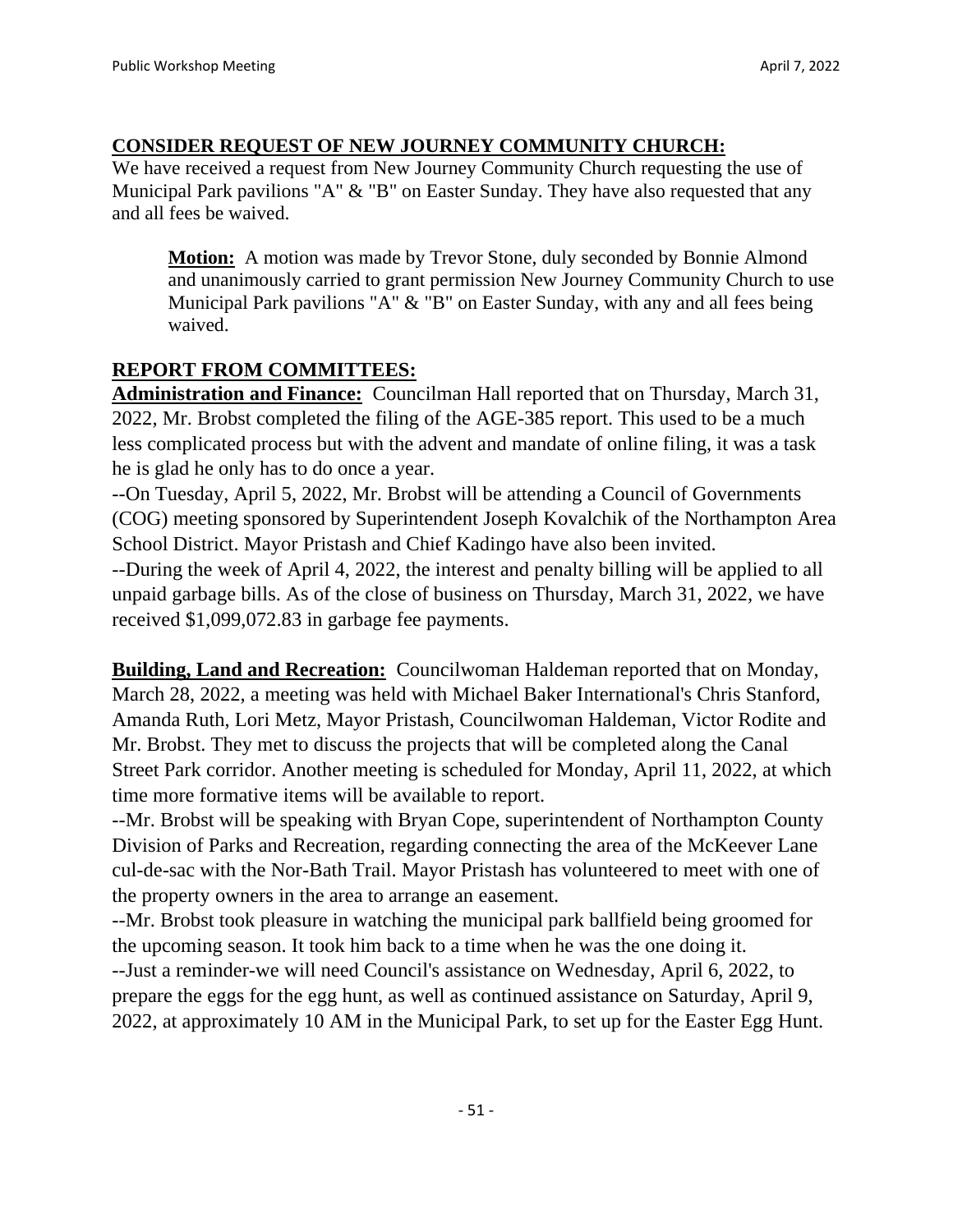**Code and Police:** Councilman Stone reported that on Wednesday, April 13, 2022, the Planning Commission will meet to review the updated joint Act 537 Plan between the Borough and Allen Township. With their recommendation, a public hearing would be scheduled, and the document would be made available for public review. --March 31, 2022 was the deadline for registering rental units. Beginning the week of April 4, 2022, the code office will send out late notices that will include a \$25 penalty for non-compliance.

**Fire and Health:** Councilwoman Almond reported that The Board of Health will not meet during the month of April. There are scheduling conflicts among the members. --On Wednesday, March 30, 2022, Fire Chief Knoblach and department member Mark Laub participated in a webinar addressing various grants available through Northampton County.

**Public Works and Sewer:** Councilwoman Haldeman reported that we have learned from a meeting with representatives of UGI that they will begin their 2022 upgrade beginning on April 25, 2022. Their first project area will be East  $10<sup>th</sup>$  Street. One count in their favor is that this year, one company, Great Western, will do the entire project from excavation to replacement of piping to repair of the road surface.

--Members of the public works department had an opportunity to look at a top-of-the-line rough brush cutter. A demonstration model was brought to the garage and while it was an extremely efficient machine, the price tag of \$200,000 is a bit much. We sent out feelers to North Catasauqua to see if they would be interested in contributing towards the purchase. However, at this point in time, they were not interested.

--A walk-through meeting on the D&L Trail construction nearing completion by North Catasauqua will be held during the week of April 25, 2022. The exact date and time have yet to be established. Mr. Brobst plans to attend.

--Scott Gillespie has completed the 2021 Wastewater Treatment Plant Annual Review. A copy is available in the Borough office.

# **REPORT FROM COUNCIL MEMBERS:**

**Kenneth Hall** asked about the possibility of getting lifeguards from Catasauqua/North Catasauqua. He also mentioned the possibility of extending a price break for Catasauqua residents to use our pool since their pool will not be open this summer. --He asked if UGI will complete their paving in certain areas that are unfinished.

**Judith Haldeman** spoke on behalf of Ronald Glassic who was absent due to Covid-19, asking council to consider allowing a one-time call in per year to join the meeting via phone.

**Mayor Anthony Pristash** said he had a great time stuffing eggs on March 16<sup>th</sup> for the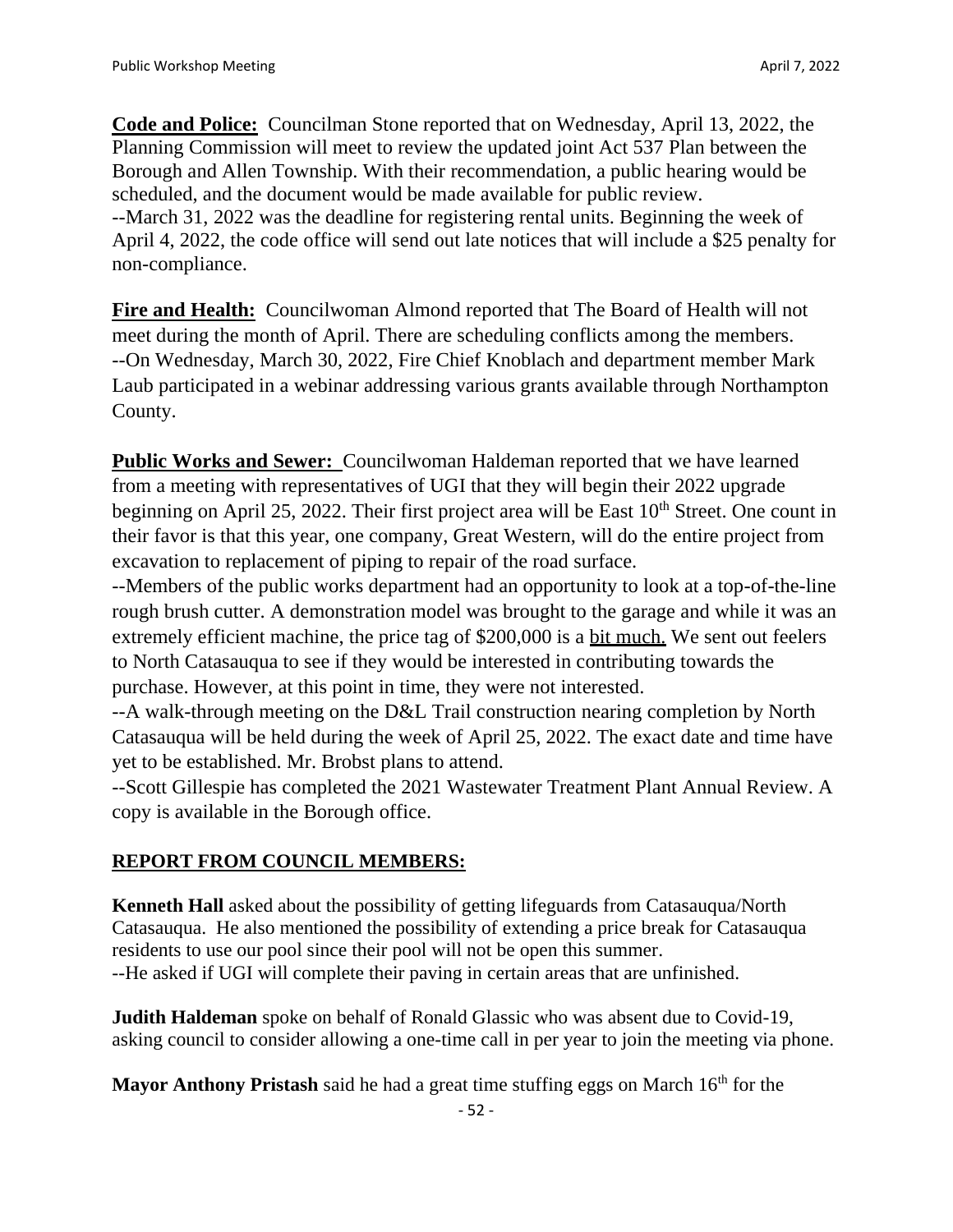upcoming Easter Egg Hunt.

--He said that he recently attended a Mayor's meeting. He added that there was a nice round of applause from everyone for the Roxy Theater.

--He also mentioned a recent meeting he attended with Chief Kadingo and the school district police. He stressed the importance of keeping the communication open between both departments.

**Solicitor Panella** notified the public that prior to the council meeting, there was an executive session to discuss personnel matters and ongoing litigation.

--He also advised council that allowing council members to phone in for meetings can be revisited. Last year council voted on not allowing members to call in for meetings.

**Ryleigh Tillotson** said she has been connecting with students at school getting the word out about needing lifeguards for the pool.

--She is ironing out the details for the athlete's parade. They are targeting the parade for mid-June.

**Bonnie Almond** said she was happy to hear about Canal Street park but asked about monitoring other parks in the borough because of older kids ruining it for the younger ones. Chief Kadingo will bring this to his officer's attention for more police presence in the park areas.

--She asked again about the website being updated with the new council members. The old picture is still on the website because we haven't received the new one from Fella Studio.

**Anthony Lopsonzski, Sr.** mentioned the pruning vehicle for the public works department. He understands it's a high price tag, but it would be a great piece of machinery to have. He said it does the job very well and can be used in many areas of the borough. He asked what we could do and where we could save money to get something like this.

--He expressed the importance of taking care of our parks. He added that residents in town look for those little things.

--He said the 15-minute parking spaces for Affordable Pet Center is a great idea, adding that parking in that area can be a nightmare when people are dropping off and picking up for the dance studio. He added that an elevated parking deck in the Center Street lot would alleviate the parking issues.

## **ANNOUNCEMENTS:**

Mr. Brobst spoke with Keith Knoblach and the current rental registration is at about an 86% response rate. He reminded everyone that the Easter Egg Hunt is on Saturday, April  $9<sup>th</sup>$  with a rain date on April 10<sup>th</sup>. He added that he needs volunteers to help with the event.